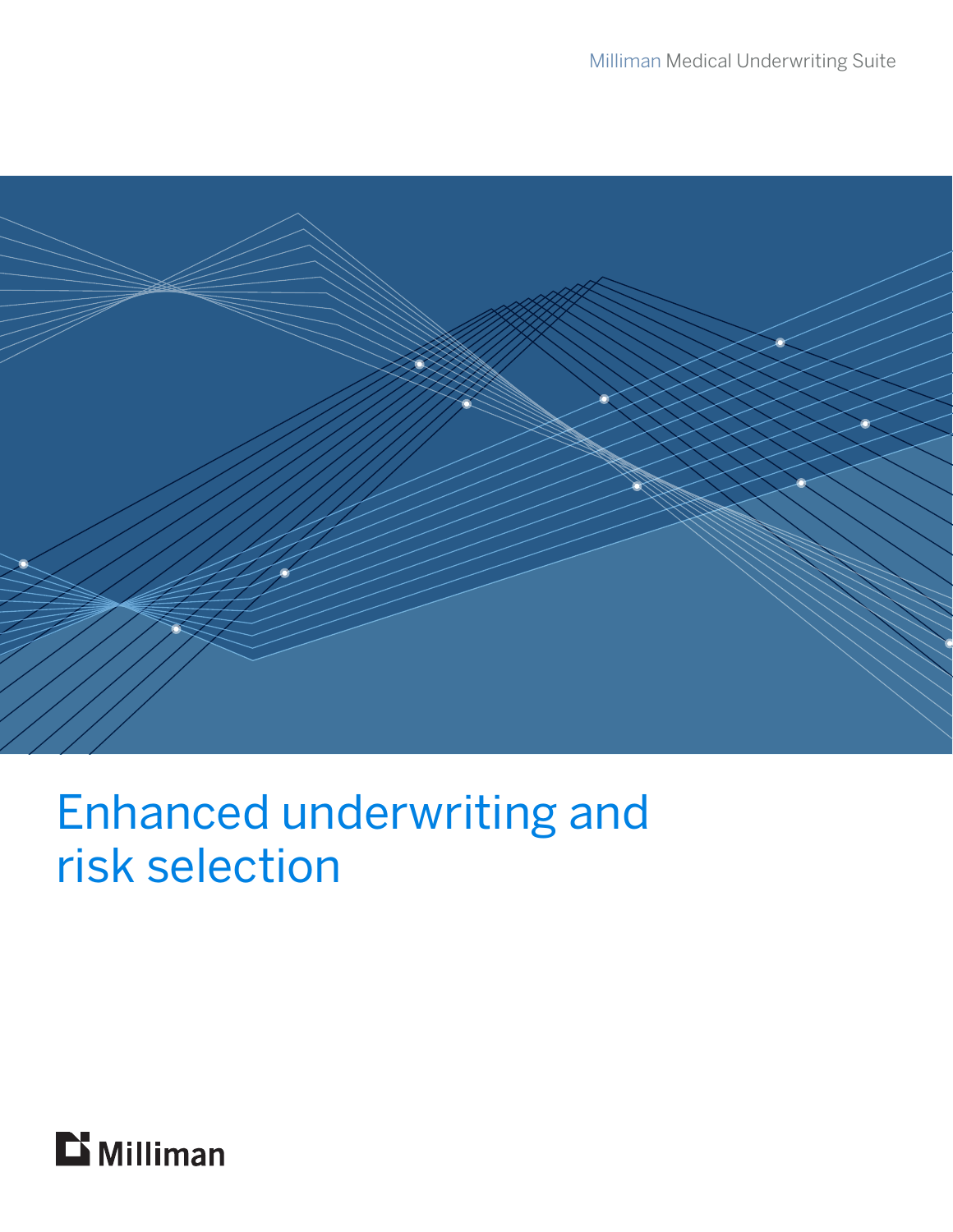## Milliman has developed and made available a suite of products to support and enhance risk selection at each step of the underwriting process.

#### Initial underwriting

- · Individual Medical Underwriting Guidelines™ (IMUGs™)
- · Small Group Medical Underwriting Guidelines™ (SGMUGs™)

#### Renewal underwriting

· RenewalMUGs™: Claims-based renewal medical underwriting engine

#### Online initial underwriting

· WebMUGs™: Web-based version of the IMUGs and SGMUGs

#### Prescription drug history information

· IntelliScript®

#### The Individual and Small Group Medical Underwriting Guidelines

The Small Group Medical Underwriting Guidelines (SGMUGs) are tailored for small group underwriting, whereas the Individual Medical Underwriting Guidelines (IMUGs) are intended for the individual market. These are two separate MUGs products. The two products are structurally the same. However, in order to reflect the more detailed information available to underwriters for individual products, the IMUGs include information about exclusion riders and more detailed testing results and development information than do the SGMUGs.

The MUGs are a reference tool used at the time of initial underwriting to allow underwriters to review the information available for each applicant and assign relative risks in the form of assigning debit points. The debit points are then converted into relative risk scores, which plans use to determine what specific rating action should be taken.

#### **RenewalMUGs**

While the MUGs are used for initial underwriting, the RenewalMUGs are used for renewal underwriting risk assessment. The RenewalMUGs are based on the MUGs and assess health status using claim data rather than information from underwriting applications. RenewalMUGs uses claim, pharmacy, premium, and enrollment information to identify the conditions and relative health status of members.

The RenewalMUGs software package is designed to provide maximum flexibility and convenience. Data source files can be in any one of three formats (text, Access, or SQL). The data input structures are well defined and make it easy to map source data to standard structures. Standard reports are produced in Microsoft Excel® for maximum flexibility, and a series of output files can be easily accessed for detailed reporting. Web-based demonstrations are available.

The RenewalMUGs software enables the underwriter to track member-specific conditions from the time of application to renewal. This allows for better first-year renewal rating. With RenewalMUGs, it's easy for the underwriter to review member-specific conditions and debits. RenewalMUGs is calibrated for each client to ensure that the health status load factors complement the manual rating variables, such as age/ gender factors and family size categories.

Utilizing three years of data, RenewalMUGs calculates each member's months of coverage and adjusts the member's debit score if the claim data are not complete.

#### WebMUGs

WebMUGs is a full-featured internet-based underwriting tool allowing underwriters to easily search all content within the MUGs as well as input and track underwriting information to help automate the process of determining a final risk profile for each group or applicant. It contains all the information included in the IMUGs and SGMUGs, and is helpful for streamlining the efficiency and ease of initial underwriting.

WebMUGs can increase efficiency and maximize underwriting sophistication by simplifying condition and rating lookups and debit point assignment. The web-based system can quickly show the rating impact of excluding certain conditions and/or members and meets compliance requirements for documentation of underwriting decisions, which are satisfied by maintaining electronic records of each group/application.

WebMUGs can also produce detailed reports, including information about the following topics:

- · Most frequent conditions for a selected time period
- · Average debit points assigned by group and by group size (SGMUGs) or family member and family combined (IMUGs)
- · Points assigned for height and weight (physical build) versus health conditions
- · Health condition detail by member for a selected group/ application
- · Debits assigned to members based on health conditions, prescription use, physical build, and tobacco use

WebMUGs also allows for the easy exporting of all initial underwriting information for use in other internal reporting purposes as well as providing web service interfaces for integration with external census and rating systems.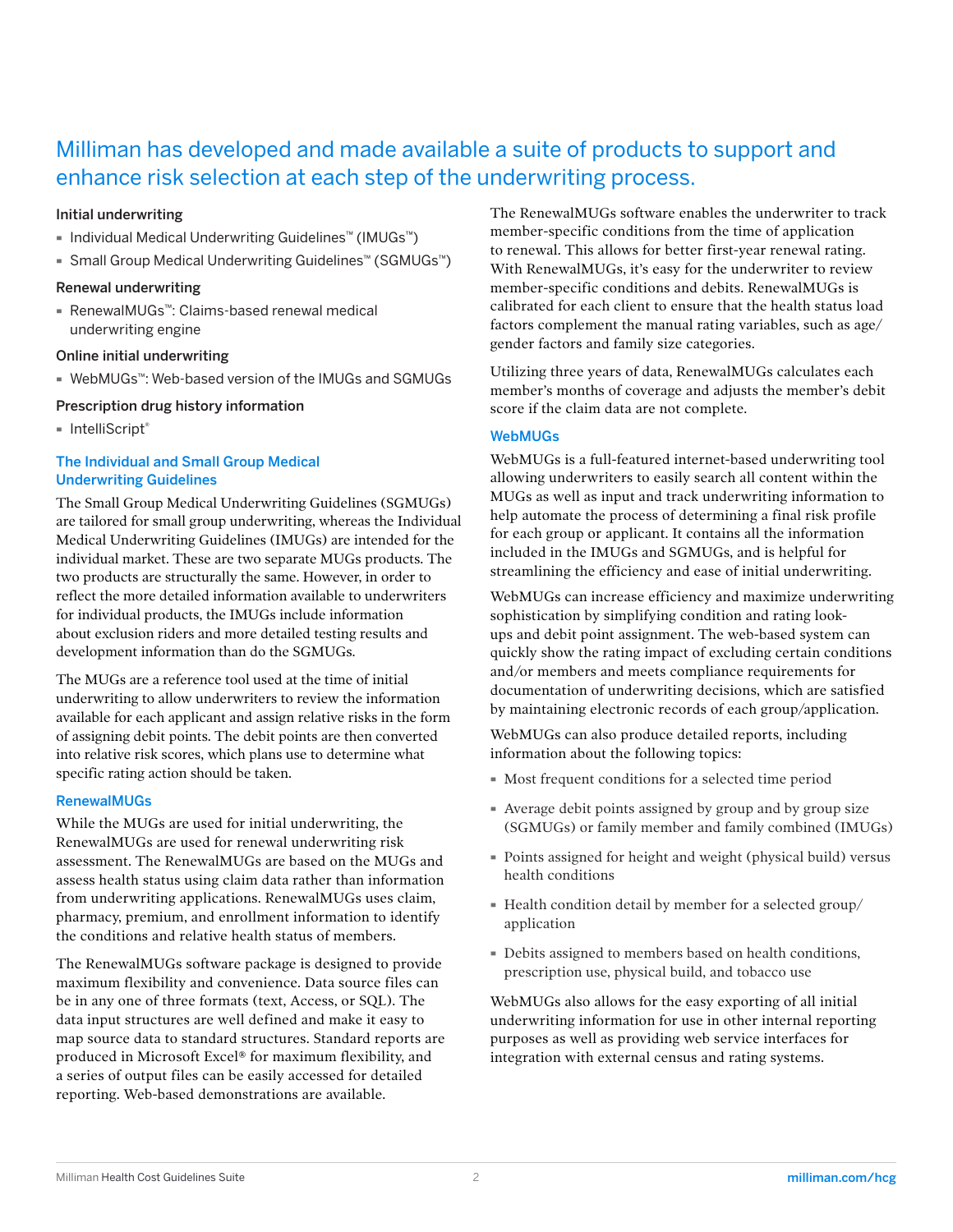#### Intelliscript

IntelliScript® is an internet-based service that gathers prescription histories for underwriters. The underwriter gets authorization from applicants in advance, and results are delivered to the underwriter via the internet within seconds. This facilitates better and faster underwriting decisions. This instant underwriting intelligence enables automation as well as faster and more effective underwriting decisions.

IntelliScript reduces the need for obtaining further medical records or follow-up, provides additional information that facilitates improved decisions, and ensures more consistent decisions across a range of underwriter experience.

#### How does it work?

- 1. Applicants provide a HIPAA-compliant authorization to access their medical records.
- 2. Insurers submit queries electronically to IntelliScript.
- 3. IntelliScript gathers information from its data sources.
- 4. Results are organized and delivered online to the underwriter.
	- − Presentation is tailored to insurer's preferences
	- − Results are displayed in a color-coded graphical timeline.
	- − Details include drug name, dosage, fill date, pharmacy, and physician information.
	- − Comprehensive workflow management capabilities are included.
	- − Online reporting is user-driven.

## The Milliman Edge

Many health plans already have an experienced underwriting and actuarial staff and are well-positioned to implement the MUGs. We will work with your group to help provide training and other support as needed for the MUGs.